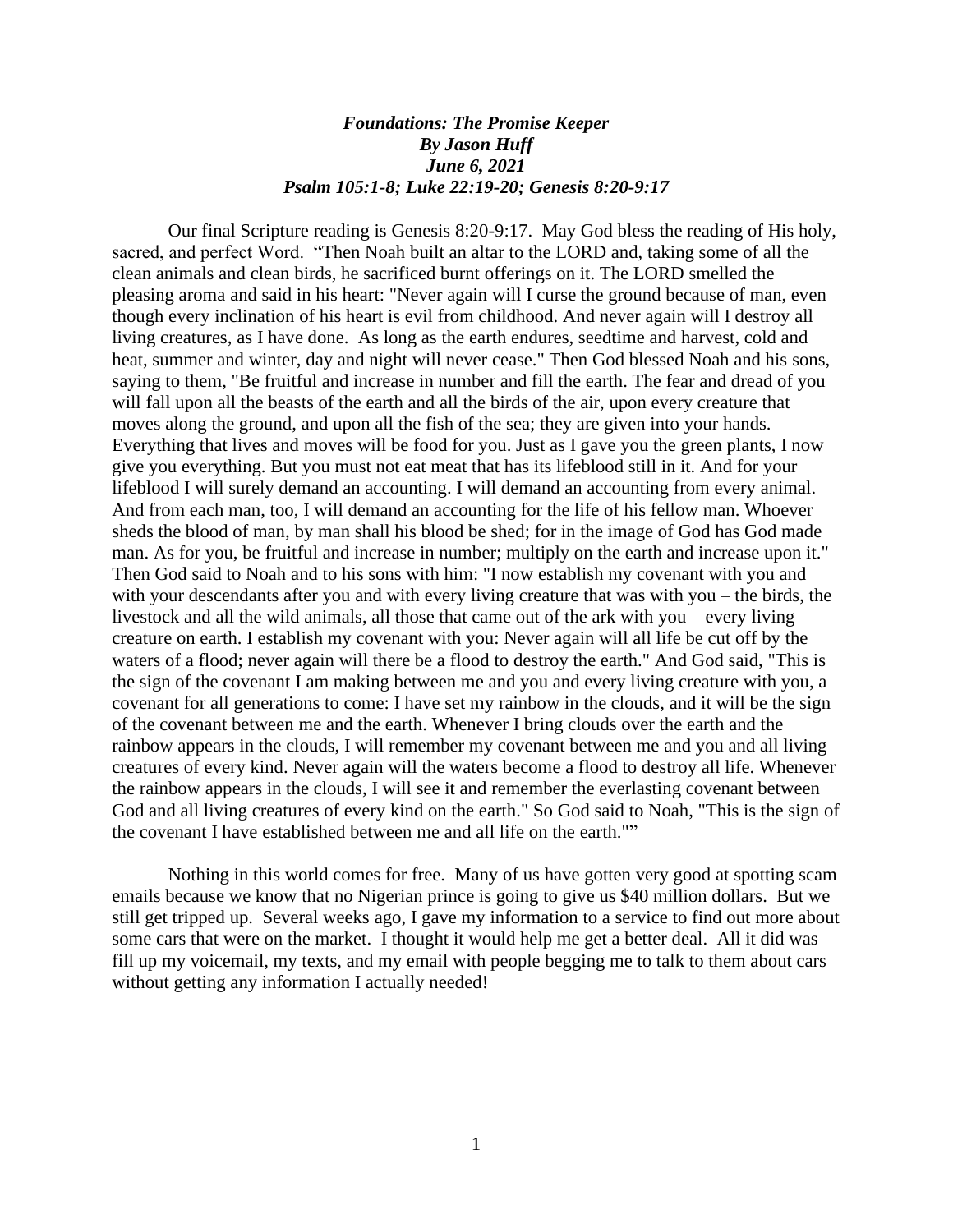Not only does nothing come for free, people are really bad about keeping their promises. A recall affected all our Ford-made vehicles three years ago. I called in trying to get information, trying to get them fixed, was told all sorts of things. "Don't worry, Mr. Huff, we'll get you a loaner car." "Don't worry, Mr. Huff, we'll call you as soon as the parts come in." "Don't worry, Mr. Huff, you won't have to pay anything to get your recall work done." Last week, I got a call back from a Ford representative asking how our repairs went and checking back in to make sure that the local dealership had held up their end. That was the first callback I'd gotten in three years' worth of promises. It should be no surprise that our latest car is a Chevy and not a Ford. I'm sure you have stories just like this one with your cell phone company, your cable company – we all know how hard it is to get a company to keep its promises, especially if it seems you're getting a good deal.

That's why this passage stands out to me. God is a promise keeper. Unlike so many people we deal with, He is faithful to keep His word. And God is also in the position to do something for us that requires nothing on our part. Many of God's covenants come with commands for us to keep...just in this passage, we hear echoes of God's original command to Adam and Eve to be fruitful and multiply and fill the earth. God's covenant with Israel that comes later in the book of Exodus has stipulations; God is generous with His people, but He expects them to follow His commands to the letter. But today's covenant places no burden on us. It is wholly a promise God keeps out of His goodness. And that's what we're going to look at today in a moment.

In our last passage from Genesis, the danger has passed. God gave the command to Noah to disembark. The flood was over, the ground was dry, and it was safe for his family and the animals to once again roam the earth. But the story's not done. The first thing that Noah does is build an altar and sacrifice some of the extra animals God brought on board the ark for that purpose. And while God is not surprised by the sacrifice, God doesn't change His mind, God's appropriate response to the sacrifice is to never again flood the earth. Despite all the evil humankind has done and will do, despite that our hearts are set against God, as long as the earth exists, God will never do that again.

And it made me start thinking today: *what might God do with your offering*? Because interestingly enough, while God provided the clean animals that could be sacrificed, the story makes no mention of the need for a sacrifice. We don't know Noah's thought process, either. Maybe after this great flood, Noah felt the need to pacify God. God had been upset with the great evil in the world, so that would be understandable. But that's never said. Instead, what seems to be happening is that Noah sacrifices to God what he has out of gratefulness. The only thing he has, the only thing he has raised, these animals, he returns to God. And God's response is to make a one-sided covenant, a promise, that He would forever keep with all humanity.

We are in a unique time in history, living after Jesus Christ. We no longer need to make animal sacrifices to God as an appeasement for our sin. In Jesus, we have not only appeasement but reconciliation, true atonement made on our behalf that never needs to be repeated. And even under the covenant made with the Israelites under Moses, God didn't want endless sacrifices made out of obligation. God wanted offerings given out of grateful hearts and thankfulness.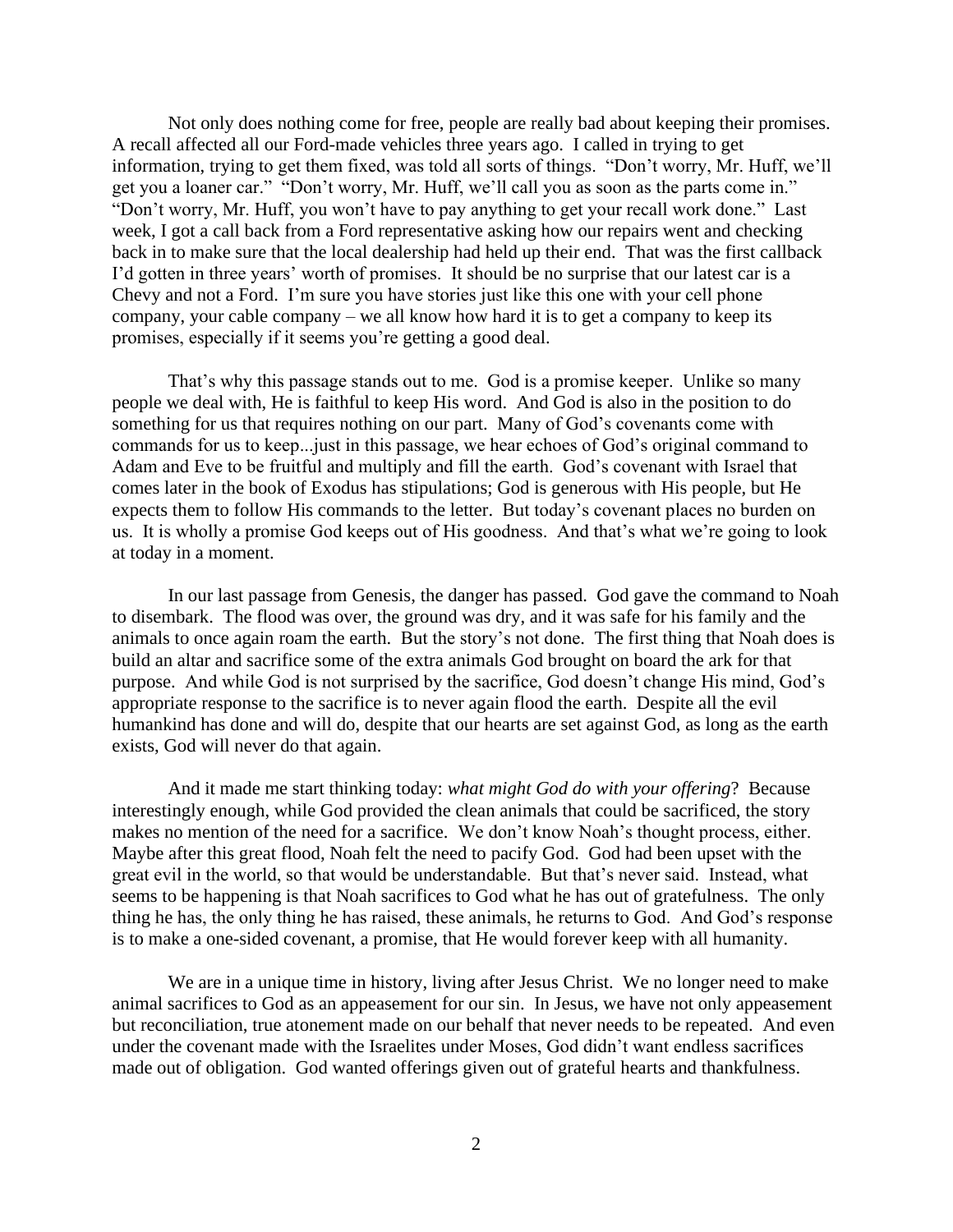That's why, I believe, God responded the way He does. God does not respond to Noah's offering as something made from Noah's fear or Noah's obligation but Noah's gratefulness to God for sparing his family and keeping them safe throughout the storm. But what's also interesting is that God never tells Noah himself that his offering triggers God's response. God makes the promise, Noah knows the promise, but only to Moses, writing the book of Genesis, does God reveal that the covenant was made due to Noah's faithful offering.

God blesses your offerings. I can tell those of you who have given to Church of the Covenant and CrossWay over the years that your offerings have not just kept me preaching each Sunday. Those offerings have provided people food and clothing; those offerings have made a way for 1,500 children around the world to have experienced the love of Jesus. Your offerings have helped Tonia and Gracie in Peru and their villages. Your offerings have supported missionaries; have fed people in here in town; have been used to welcome people back into the church, back into God's Kingdom, and encouraged others to find their place in the Kingdom too. Your offerings have helped our youth serve hundreds of people over the years with our youth mission trips. It is stunning what God has done with the resources of a tiny congregation.

At the same time, though, we have to think: how many people went un-evangelized because of our stinginess with our resources? How many people haven't been fed, haven't had a listening ear, haven't been welcomed into the Kingdom because we didn't give back to God? Statistics are interesting to me, and what I found this week is that in the average church, giving averages out to \$884 dollars per adult per year. Guess what? Outside of my family, we have 16 active adults in the congregation  $-$  \$884 times  $16 = $14,144$ . Our expected budget for the year? \$14,200. We are dead center in the average.

But what's also true is that Christians, on average, give 2.5% of their income. During the Great Depression, that number was 3.3%. Now either things are worse than they were during the Great Depression, or somewhere, we messed up. And I think we messed up two things. First, we forgot to teach that offering thanks to God is not an obligation but a privilege for His children. Second, we forgot to teach that God actively responds to our offerings in ways that we often never see or expect. Noah certainly didn't expect that his sacrifices would in some way help bring about God's covenant promise to all of creation, and yet it did. We can't tell what some of our offerings have done, but they have had an impact.

And this morning, I want to be clear that we're not talking primarily about financial offerings per se. Yes, we need those to run, but we really need sacrifices of time and your specific talents. The simple fact is, I need help. I need help to make sure the live broadcast works smoothly, because I can't do that and preach and lead music all at the same time. I need someone with their ear to the ground about a possible future location for CrossWay that might work out for everyone involved. I need someone who can take minutes at our Session meetings. We need folks who are willing to step out in faith and lead a Bible study or lead a project to feed the needy or lead a team on a walk for our local pregnancy center. If you offer that time to God, if you offer your skills and service to God, I know He will bless it. My encouragement for us all this week is to think, *what might God do with my offering*?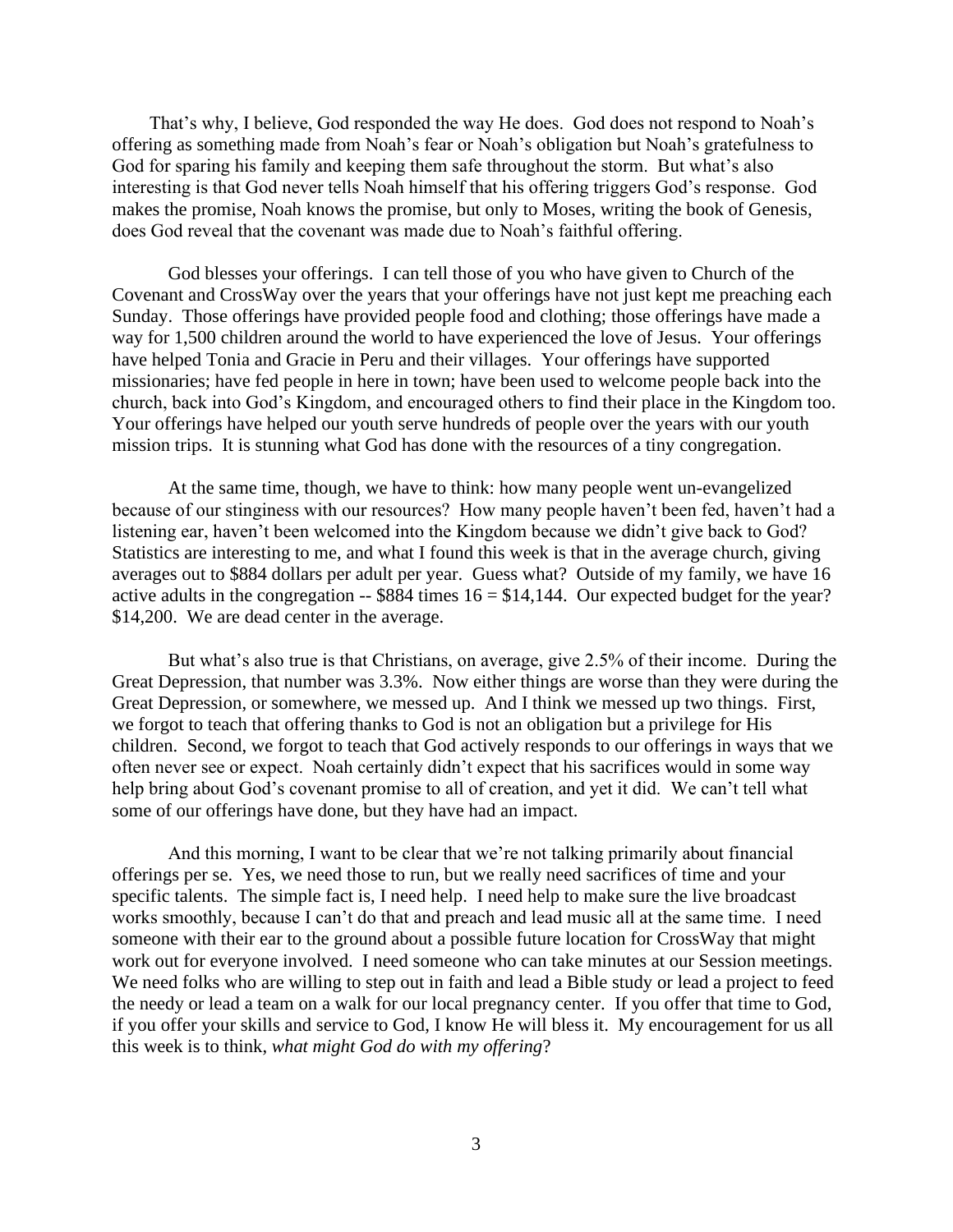So that's the hard part, the heart part, the stuff we need to really consider. But the second half is the stuff that I really love. God makes a promise and He puts the rainbow in the sky as a sign of it, a reminder of it, for both us and for Him, He says. Never again will the earth be flooded. Never again will God destroy all humanity or even all the creatures. And something I'd missed before is that God says He will not curse the ground again. Remember, it was cursed twice before – once under Adam's fall, then again specifically against Cain. While the Adamic curse is on all work becoming toil, which remains, this seems to be a decision to avoid curses like Cain's – the ground will never be cursed because of an individual's wickedness. The ground will provide for the saint and the wicked alike.

And this is the beautiful point, one to always remember – *God's unconditional promises show His special love for us.* God makes covenants with His people. In fact, there are at least seven covenants in Scripture. These are commitments that God makes; they are His longstanding promises. There is a covenant at the beginning of Scripture with Adam and Eve, the covenant of works which promises them life as they follow His commands. There's the Noahic covenant we have here, where God promises never to flood the whole earth again. There is a covenant with the Israelites at Mount Sinai, when God gives the Law to Moses. He makes them with Abraham, with Aaron, Moses' brother the high priest, and with King David. And most importantly, He makes a covenant with all people who will believe in Jesus Christ.

But some of these covenants are conditional. And you know what happens with the conditional covenants? They break down. Not because of anything God does or any promises God doesn't keep, but because of human sin and failing. God promised Adam and Eve life through obedience, and Adam and Eve fail. God promises special status to the Israelites, and while God keeps His end of the covenant, the Hebrews rarely do, which is why eventually they are exiled and the temple destroyed. Whenever the promise is dependent on us, we fail.

But thankfully, many of God's covenants are only dependent on His faithfulness and not ours. His promise not to flood the earth is not contingent on our obedience. And neither is God's promise to save those who believe in Jesus Christ as Savior and Lord. We are not saved because we are good; we are not even saved because we "chose" Jesus, because our belief is planted in us by God's grace. When Paul writes his second letter to Timothy, his son in the faith, he says this: "Here is a trustworthy saying: If we died with him, we will also live with him; if we endure, we will also reign with him. If we disown him, he will also disown us; if we are faithless, he will remain faithful, for he cannot disown himself."

We don't want to misunderstand the grace that God has given us. We obey Him not to earn our salvation but because we have been adopted as God's children. When we act in godly ways, we act like a son or daughter of the King of Heaven. We can't truly disown God in our actions or words and expect salvation. Salvation is not a pass to do whatever we want; the gift of salvationt to lead us towards God and His righteousness. But when we are faithless, when we fail, when we fall, we do not fear. God will pick us up and restore us. The promise isn't on our shoulders. It's on God's. And His shoulders are big enough to carry those promises.